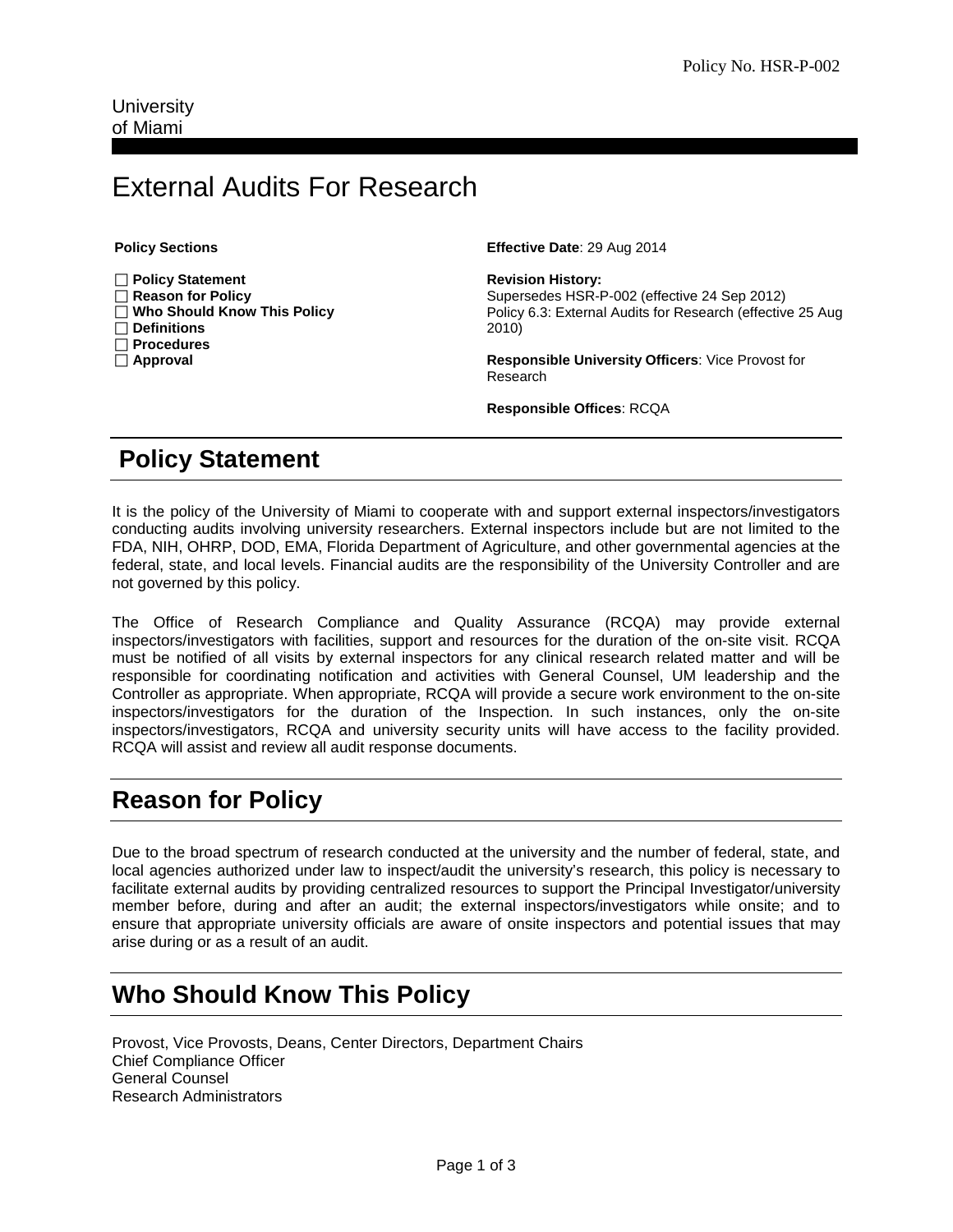Principal Investigators Research Professionals Office of Research Administration Office of Research Compliance and Quality Assurance Office of Clinical Research Operations and Regulatory Support Office of Research and Research Education University Controller's Office, Sponsored Programs

### **History**

#### **Amended:** 25 Feb 2014

#### **Effective: 29 Aug 2014**

- Supersedes HSR-P-002 (effective 24 Sep 2012)
- Policy 6.3: External Audits for Research (effective 25 Aug 2010)

### **Definitions**

| <b>DOD</b>  | United States Department of Defense                   |
|-------------|-------------------------------------------------------|
| <b>EMA</b>  | European Medicines Agency                             |
| <b>FDA</b>  | Food and Drug Administration                          |
| <b>OHRP</b> | Office for Human Research Protections                 |
| <b>RCQA</b> | The Office of Research Compliance & Quality Assurance |
| <b>USDA</b> | United States Department of Agriculture               |
|             |                                                       |

### **Procedures**

To facilitate cooperation, Principal Investigators and/or responsible university members are required to:

- Notify RCQA immediately upon contact, notification and/or receipt of a phone call, email or letter from an agency to schedule an audit or visit.
- Designate an escort who will oversee the audit and work with the inspectors/investigators for the duration of the audit (usually the study coordinator or laboratory manager.)
- Coordinate with RCQA for on-site inspector/investigator support.
- Set aside time for the inspectors/investigators as needed and/or requested by the inspectors/investigators.
- In instances of an unannounced inspection, the individual contacted is to escort the inspectors/investigators to the responsible individual (Principal Investigator, unit Director, etc.) for the area being inspected. The responsible individual is responsible for determining and meeting the needs of the inspectors/investigators and notifying RCQA.